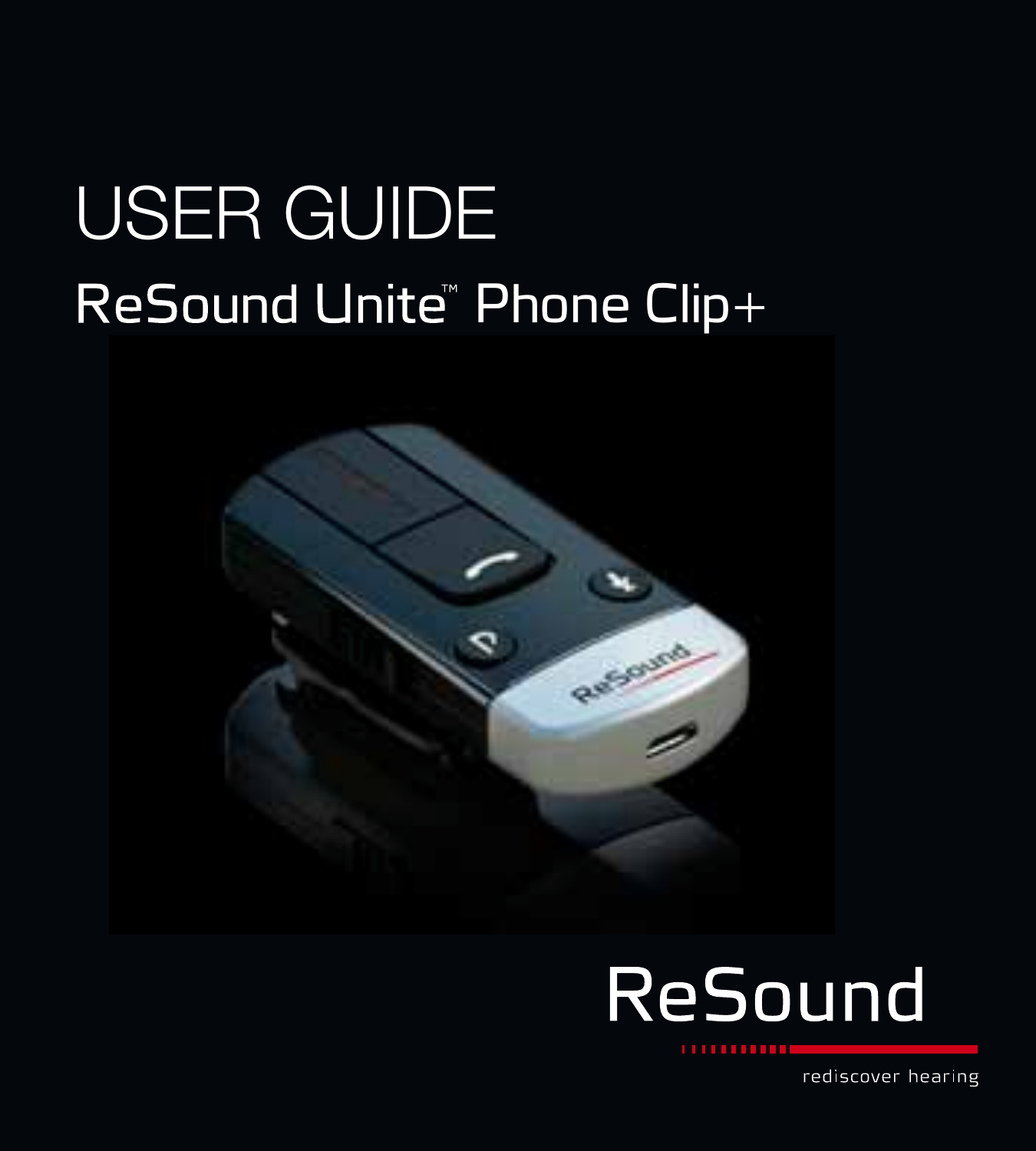#### Welcome

Congratulations on your purchase of a Phone Clip+.

Phone Clip+ will allow you to connect your wireless ReSound hearing instruments to Bluetooth-enabled mobile phones. This enables clear and hassle-free phone connectivity, whether you are at home, in the office or on the move.

The Phone Clip+ also doubles as a basic remote control making it possible for you to adjust to volume of your hearing instruments and toggle through programs, when you are not talking on the phone.

You can also chose to mute your hearing instrument microphone to shut out environmental sound while you are talking on the phone or when using the Phone Clip+ as a remote control (Verso wireless family only).

Please read this manual carefully to fully benefit from the Phone Clip+. Ask your hearing care professional if you have any questions.

For further information you can also check the http://www. resound.com/products/accessories web site.

For your safety, carefully read the chapter Important Information, on pages 25-31.

FCC ID: X26BTB-2

#### Statement:

This device complies with Part 15 of the FCC Rules.

Operation is subject to the following two conditions: (1) this device may not cause harmful interference, and (2) this device must accept any interference received, including interference that may cause undesired operation.

Note: This equipment has been tested and found to comply with the limits for a Class B digital device, pursuant to part 15 of the FCC Rules. These limits are designed to provide reasonable protection against harmful interference in a residential installation. This equipment generates, uses and can radiate radio frequency energy and, if not installed and used in accordance with the instructions, may cause harmful interference to radio communications.

However, there is no guarantee that interference will not occur in a particular installation. If this equipment does cause harmful interference to radio or television reception, which can be determined by turning the equipment off and on, the user is encouraged to try to correct the interference by one or more of the following measures:

- Reorient or relocate the receiving antenna
- Increase the separation between the equipment and receiver.
- Consult the dealer or an experienced radio/TV technician for help.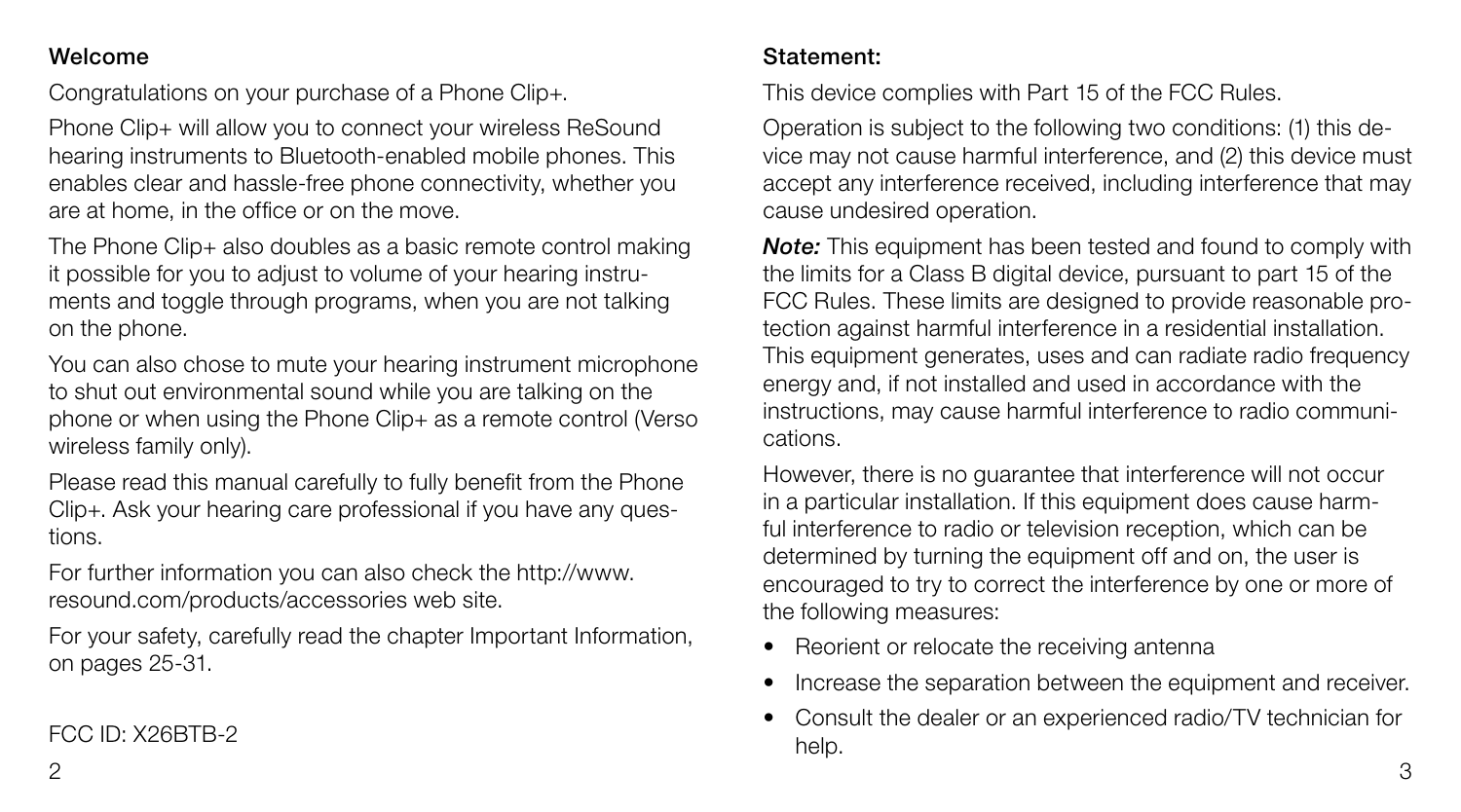Changes or modifications can void the user's authority to operate the equipment.

#### Intended use

Phone Clip+ is intended to enable wireless ReSound hearing instrument users to better follow phone conversations. The essential performance of the Phone Clip+ is to transfer signals between a phone with Bluetooth capabilities and wireless Re-Sound hearing instrument.

When not used for phone conversations the Phone Clip+ can also to be used as a basic remote control enabling volume adjustment, programs change and hearing instrument microphone mute\* functionality.

#### List of countries

Products are intended for use in countries within European Economic Area as well as Switzerland.

#### National restrictions:

Norway: You are not allowed to operate the equipment within 20 km of the centre of Ny Ålesund.

This product is in compliance with the following regulatory standards:

In EU: The device conforms to the Essential Requirements according to - Annex I of Council Directive 93/42/EEC for medical devices (MDD) and essential requirements and other relevant provisions of Directive 1999/5/EC (R&TTE). The declaration of conformity may be consulted at www.resound.com

In US: FCC CFR 47 Part 15, subpart C, section 15.247 and 15.249.

Other identified applicable international regulatory requirements in countries outside EU and US. Please refer to local country requirements for these areas.

The product is categorized as receiver category 2 according to EN 300 440.

iC: 6941C-BTB2

This Class B digital apparatus complies with Canadian ICES-003.

Cet appareil numérique de la classe B est conforme à la norme NMB-003 du Canada.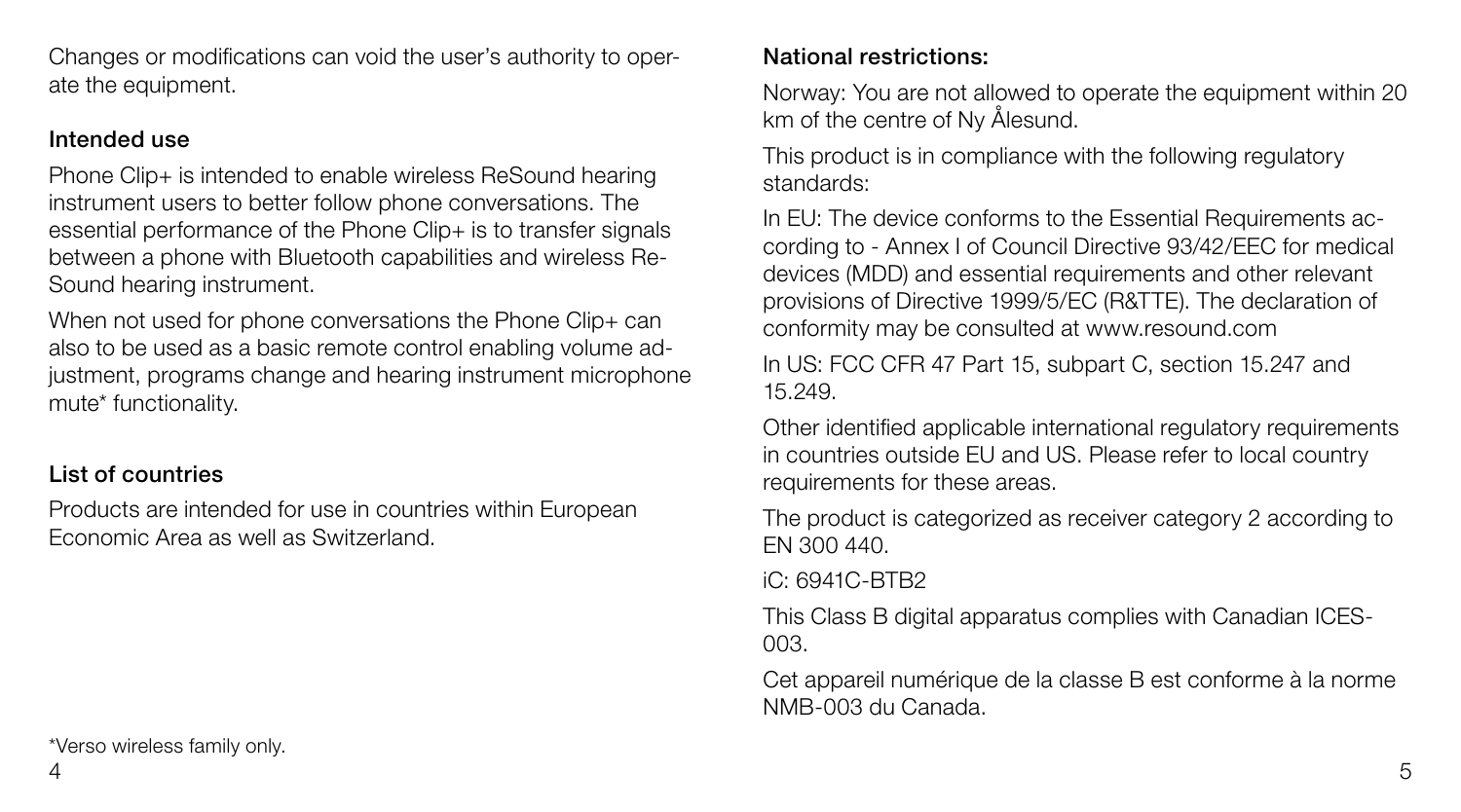Operation is subject to the following two conditions: (1) this device may not cause interference, and (2) this device must accept any interference, including interference that may cause undesired operation of the device.

#### In JP:

This device has been granted a designation number by Ministry of Internal Affairs and Communications under "Ordinance concerning Technical Regulations Conformity Certification etc. of Specified Radio Equipment (特定無線設備の技術基準適合証明 等に関する規則)" Article 2-1-xx "This device should not be modified (otherwise the granted designation number will be invalid)"

#### **Contents**

| Troubleshooting guide 36 |
|--------------------------|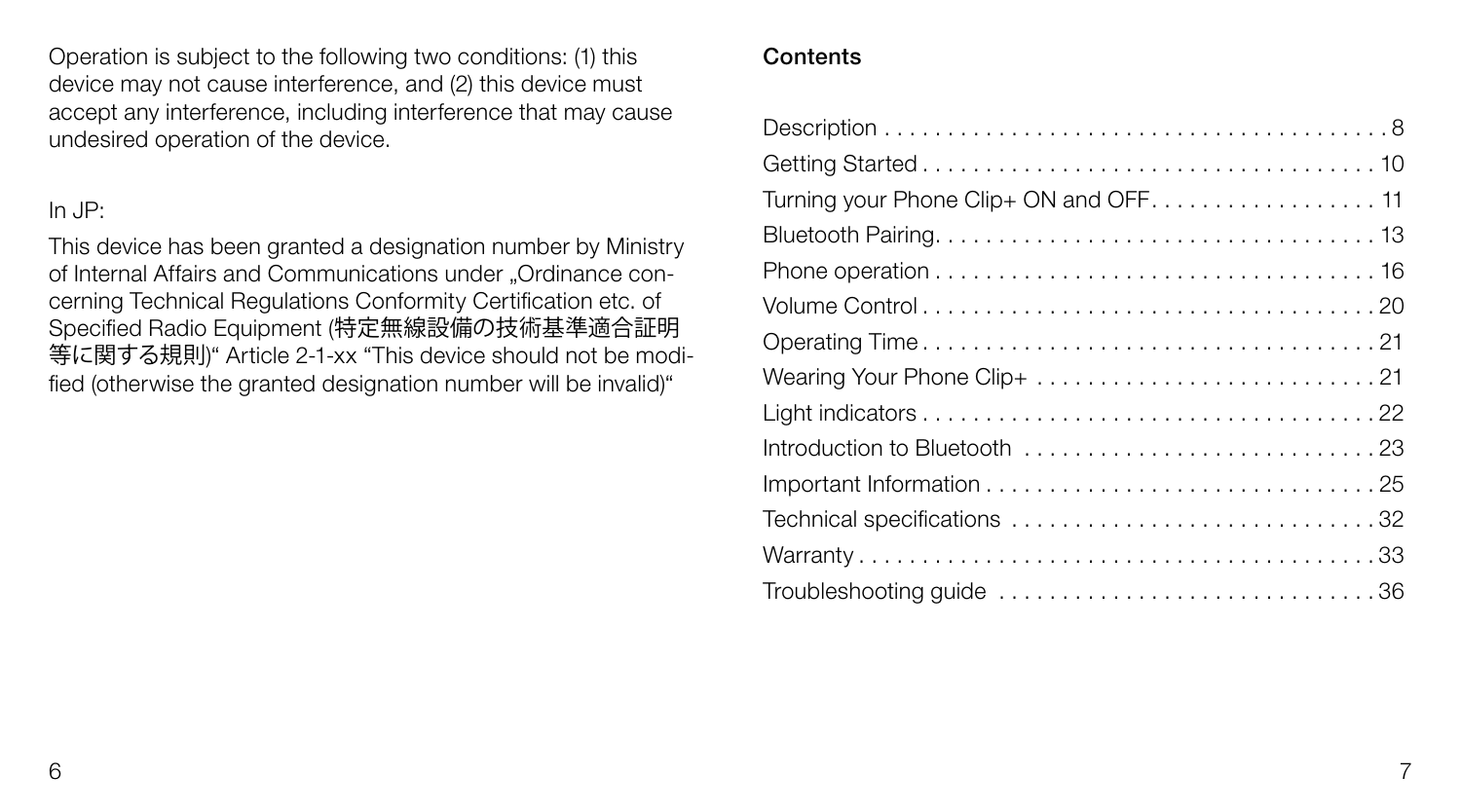#### Description

- 1. ON/OFF switch
- 2. Call pick-up/hang-up button
- 3. Hearing instrument program toggle
- 4. Hearing instrument microphone mute button
- 5. Micro-USB for charging



- 6. Volume control
- 7. Microphone inlet
- 8. Mounting clip
- 9. Hearing instrument pairing button
- 10.Bluetooth pairing button

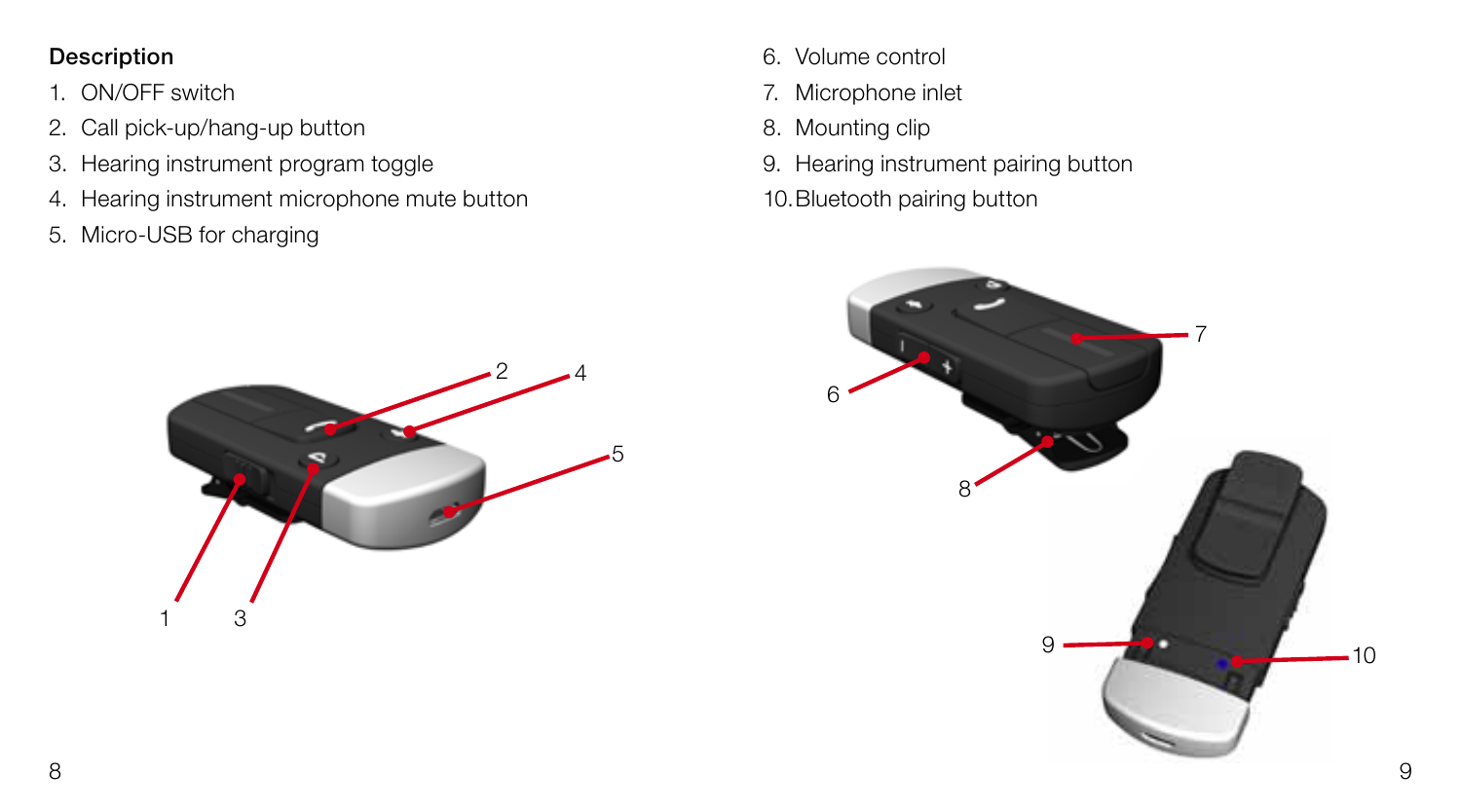### Getting Started

Charging the Battery Before using your Phone Clip+, you need to fully charge the rechargeable battery.

To charge it, plug the charging cable into the Phone Clip+ as shown in the picture to the right.

Then plug the other end of the charging cable into a power outlet.

During the charging process, the light indicator (LED) at the top of the Phone Clip+ will show a solid red light.

When fully charged and still connected to the charger, the LED will turn solid green interrupted by a red blink every 2 seconds.

Charging an empty battery typically takes around 3 hours. It is safe to leave the charger connected overnight – the battery cannot be overcharged.

- When charging your Phone Clip+ for the first time, leave it to charge for at least 3 hours, even if the battery indicator shows that the unit is fully charged (see section about "Light indicators").
- $10$  dependence of the contract of the contract of the contract of the contract of the contract of the contract of the contract of the contract of the contract of the contract of the contract of the contract of the contra • For safety reasons, recharge the battery only with chargers supplied by ReSound.





Do not charge the ReSound Unite Phone Clip+ while it is on your body.

#### Turning your Phone Clip+ ON and OFF

To turn ON your Phone Clip+ slide the ON/ OFF switch (1 on page 8) down to the ON position. A white "I" icon will be visible on the base of the switch and the LED indicator will now blink green every 2,5 seconds.

To turn it OFF, slide the ON/OFF switch up to the OFF position. The LED will now stop blinking.

If battery level is low the LED will blink yellow every 2 seconds indicating that the unit should be recharged.

### Pairing to hearing instruments  $\mathbf{I}$



**Note!** The following information is intended primarily for your Hearing Care Professional, who in most cases will complete the tasks that are necessary before the Phone Clip+ can be used with your hearing instruments. However, the process is designed to be simple and should be easily accomplished by almost anyone.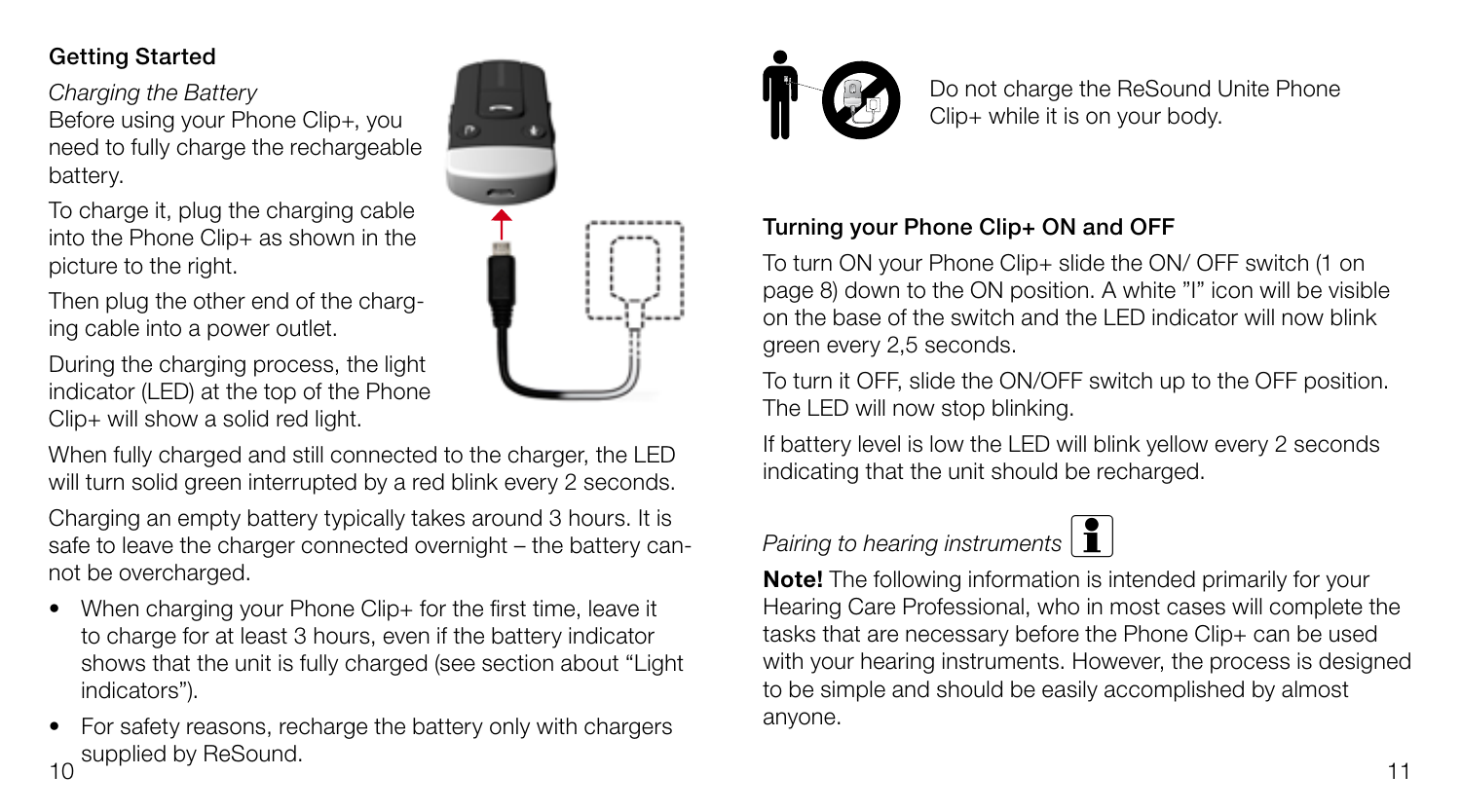- 1. Make sure Phone Clip+ is turned on. Your hearing instruments must be OFF – this is done by opening the battery door on the hearing instrument(s).
- 2. Remove the silver cap from the Phone Clip+. With the tip of a pen or similar object, press the small white pairing button one time on the back of your

Phone Clip+ (see picture to the right). The LED will now blink yellow every 2 seconds to indicate that is ready to be paired to your hearing instruments. Your Phone Clip+ will remain in pairing mode for 20 seconds.



3. While pairing mode is active, close the battery doors on

both hearing instruments and make sure they are ON. A successful pairing will be indicated by an audible melody played in both hearing instruments. Also the LED on the Phone Clip will remain lit (yellow) for 2 seconds.

### Bluetooth Pairing

If your mobile phone is Bluetooth-enabled and supports the appropriate profiles, it can communicate with the Phone Clip+ only after completing two simple procedures: pairing and connecting.

The pairing procedure allows you to control which Bluetooth devices are permitted to communicate with each other. It needs to be completed only once for each device you wish to use with your Phone Clip+.

You can pair up to 8 Bluetooth devices with the Phone Clip+, but only 2 Bluetooth devices can be connected/active at a time.

The pairing procedure is described in the following section. Once a mobile phone is permitted to communicate with the Phone Clip+ by the pairing procedure, the connection procedure configures the device to actually output its audio signal over the Bluetooth connection. This procedure is also described in the following section.

#### Pairing to your mobile phone

The pairing procedure is controlled by your mobile phone. Different mobile phones have different menu structures. You should therefore refer to your mobile phone's manual if you cannot complete the pairing procedure with the generic steps described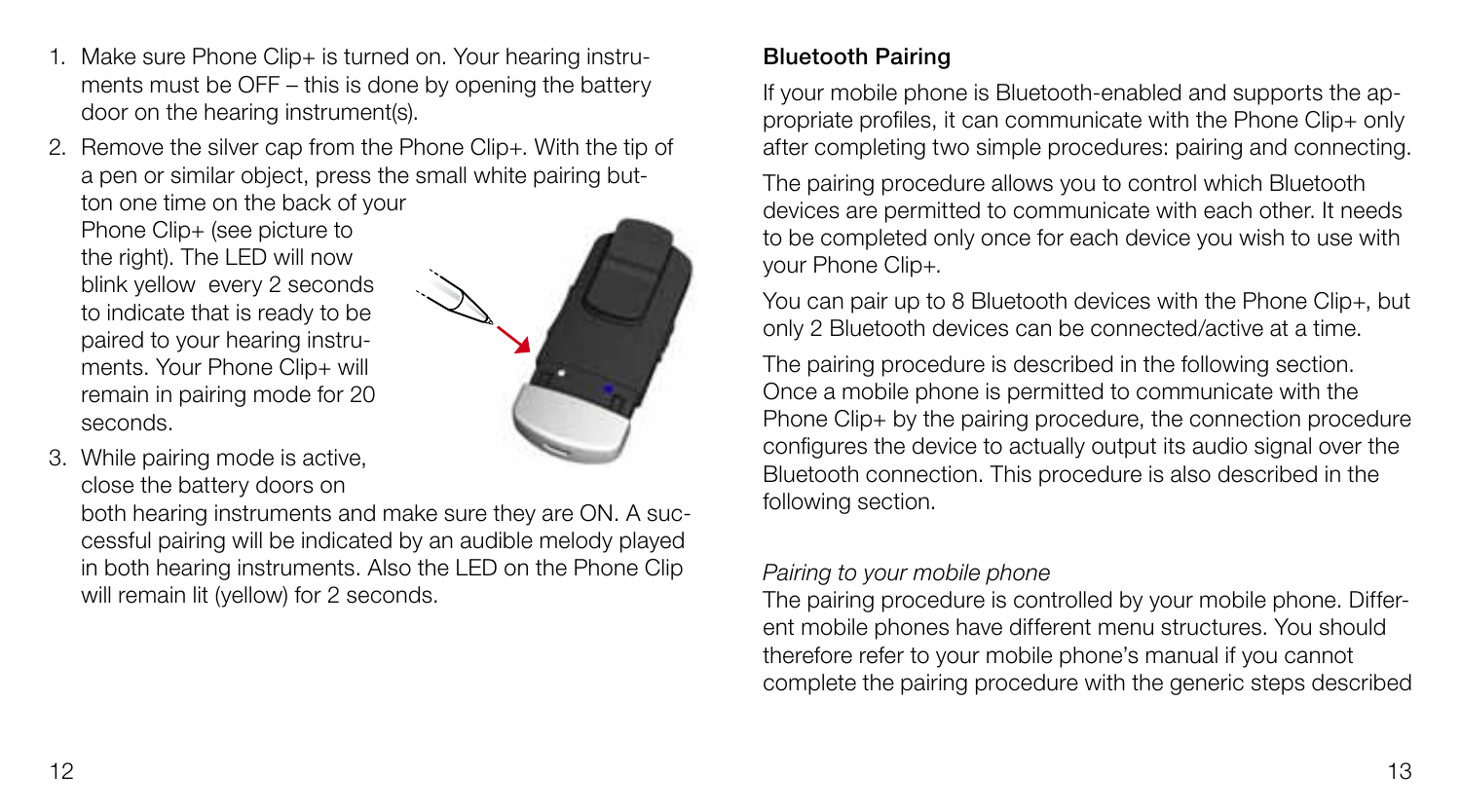here.

- 1. Turn you Phone Clip+ ON and remove the silver cap. Place your mobile phone next to the Phone Clip+, and make sure your phone is ON.
- 2. Find the connectivity settings on your phone. Look for the "Bluetooth" feature in the main menu or one of the sub menus, such as "Connectivity".
- 3. On your mobile phone, ensure that Bluetooth is turned ON.
- 4. With the tip of a pen or similar object, press the small blue Bluetooth pairing button one time on the back of your Phone Clip+ (see picture below). Now the Phone Clip+ will be in Bluetooth pairing mode for two minutes.
- 5. On the mobile phone choose to search for Bluetooth devices.
- 6. Your mobile phone should present a list of Bluetooth devices discovered. Select "Hearing Aid Phone" from this list.
- 7. Your mobile phone may then ask you to enter a passcode. If so, enter "0000" (four zeros).



Your Phone Clip+ should now be paired to your mobile phone. Some mobile phones may ask which Bluetooth service you wish to enable. Select "Headset".

#### Connecting

Once your mobile phone and Phone Clip+ are paired, the mobile phone may need to be connected before it will actually send the appropriate audio signals.

This function should also appear in your mobile phone's "Bluetooth" menu, usually under a list of "Paired Devices". In that list, highlight your Phone Clip+ and select "Connect".

When your Phone Clip+ and mobile phone are connected, you may see a headset symbol on the main screen of your mobile

phone, similar to this:  $\Omega$ 

The connection between the Phone Clip+ and the mobile phone will be maintained for as long as both devices are turned ON and remain within range of each other. If either device is switched OFF or gets out of range, you may have to perform the connection procedure again.

On some phones you can configure "Automatic Reconnection". We recommend that you do so if the feature is available. Refer to the user guide of your mobile phone for instructions on how to do this if supported.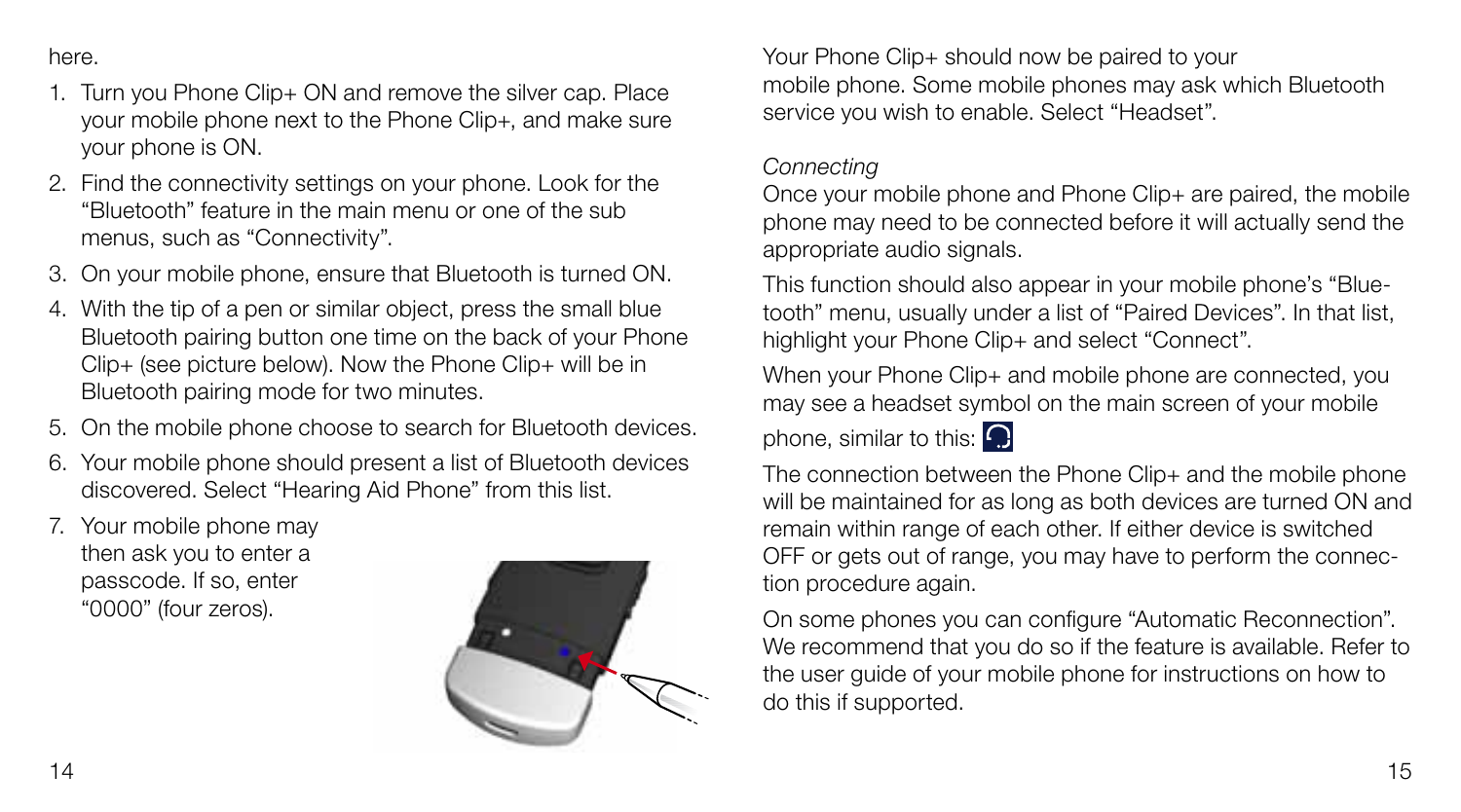#### Phone operation

In the below table you will find an overview of how you operate the Phone Clip+ when using it in connection with phone calls.

Note: Except for the answer and end call operations one or more of the below described operations may be phone dependent, i.e. they may either differ slightly or be absent altogether.

| Answering and end-<br>ing a call                                         | Push the call pick-up/hang-up button<br>once                                            | if another call is already active it will be terminated and the new<br>incoming call - indicated by knocking tones - will become active<br>if another call is currently on hold it will become the active call<br>instead |
|--------------------------------------------------------------------------|-----------------------------------------------------------------------------------------|---------------------------------------------------------------------------------------------------------------------------------------------------------------------------------------------------------------------------|
| Rejecting a call                                                         | Double click the call pick-up/hang-up<br>button                                         | if another call is already active it will remain active, only the new<br>incoming call – indicated by knocking tones – will be rejected                                                                                   |
| Transferring a call ini-<br>tiated on the mobile<br>phone to Phone Clip+ | Push the call pick-up/hang-up button<br>once                                            |                                                                                                                                                                                                                           |
| Put an active call on<br>hold                                            | Press and hold the call pick-up/hang-<br>up button for 2 seconds                        | if another call is currently on hold or an incoming call is pending --<br>this will now become the active call instead                                                                                                    |
| Last number redial                                                       | Double click the call pick-up/hang-<br>up button while no call is active nor<br>pending | if two mobile phones are connected this operation applies to the<br>last paired mobile phone                                                                                                                              |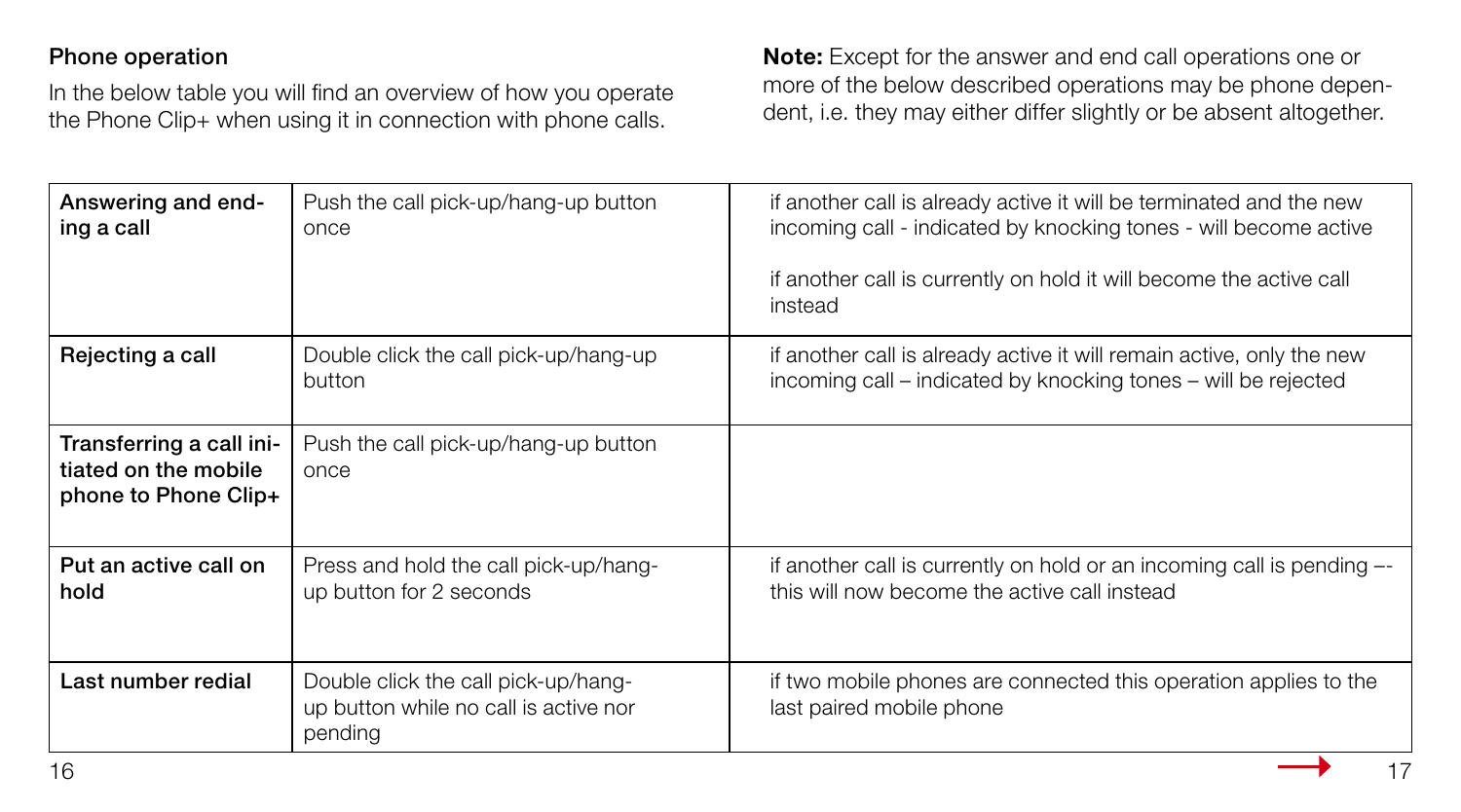| Voice dialling                                                                             | Press and hold the call pick-up/hang-<br>up button for 2 seconds                                                                                       | if two mobile phones are connected this operation applies to the<br>last paired mobile phone<br>This functionality requires that the Voice dialling functionality is<br>available and activated on your Bluetooth phone |
|--------------------------------------------------------------------------------------------|--------------------------------------------------------------------------------------------------------------------------------------------------------|-------------------------------------------------------------------------------------------------------------------------------------------------------------------------------------------------------------------------|
| Increase or decrease<br>the volume of the<br>speaker at the other<br>end of the phone call | Push the $+$ sign on the side of the<br>Phone Clip+ to increase the volume<br>Push the - sign on the side of the<br>Phone Clip+ to decrease the volume |                                                                                                                                                                                                                         |
| Mute or unmute your<br>hearing instrument<br>microphones during<br>a phone call            | Push the microphone mute/unmute<br>button <b>O</b> on the front of the Phone<br>$Clip+$                                                                | This functionality is only available for the wireless Verso hearing<br>instrument family                                                                                                                                |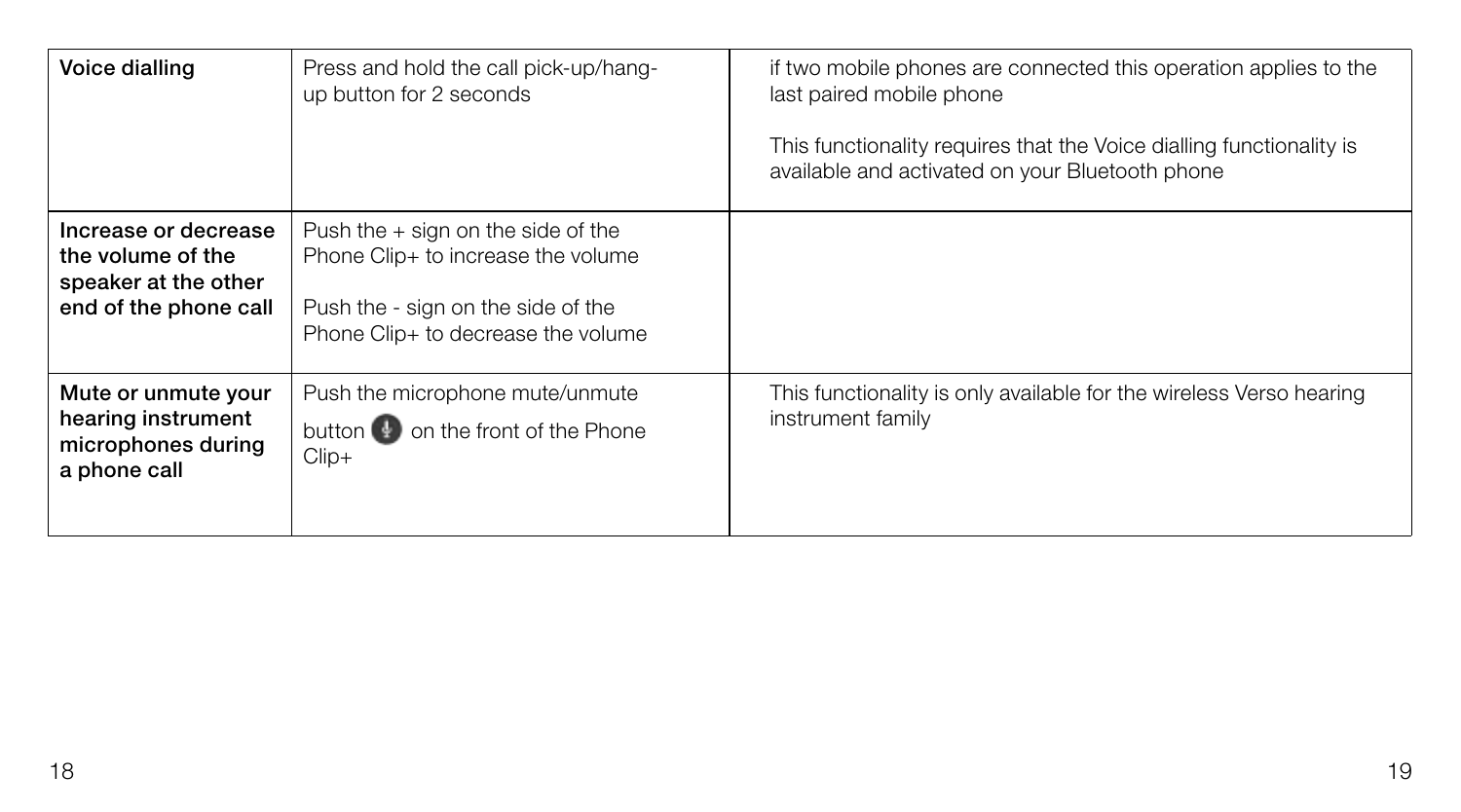#### Remote Control operation

When not on the phone, the Phone Clip+ can be used as a simple remote control for your hearing instruments\*.

#### Volume Control

Increasing the volume of your hearing instrument(s) Push the + sign on the volume control (6 on page 9) to increase the volume of your hearing instrument(s).

Decreasing the volume of your hearing instrument(s) Push the - sign on the volume control (6 on page 9) to decrease the volume of your hearing instrument(s).

Depending on the phone, you can also utilize the volume control that is built in your mobile phone.

Please note that if you have two hearing instruments changing the volume will apply to both hearing instruments in unison.

#### Mute or unmute the microphone(s) on you hearing

instrument(s) (Only available for the wireless Verso hearing instrument family)

\* For the family of wireless Alera hearing instruments only: The Alera hearing instrument(s) must be initially paired once with a ReSound Unite Remote Control (either a customer or dispenser remote control) to enable the remote control functionality in the Phone Clip+.

To mute your hearing instrument microphones push the microphone mute/unmute button (4 on page 8) once on the front of the Phone Clip+

To unmute your hearing instrument microphones push the microphone mute/unmute button (4 on page 8) once on the front of the Phone Clip+

#### Toggle through hearing instrument programs

Push the program button (3 on page 8) to toggle through available programs in your hearing instrument(s).

#### Operating Time

Battery consumption and the operating time of your Phone Clip+ depend greatly on the usage of the device.

Your Phone Clip+ battery can be recharged hundreds of times. If the operating time reduces substantially, please contact your hearing care professional.

#### Wearing Your Phone Clip+

Clip your Phone Clip+ on your sweater, jacket or other clothing so that the microphone inlet (7 on page 9) faces upwards. This ensures that the microphones in the Phone Clip+ are places optimally to pick up your voice during phone conversations.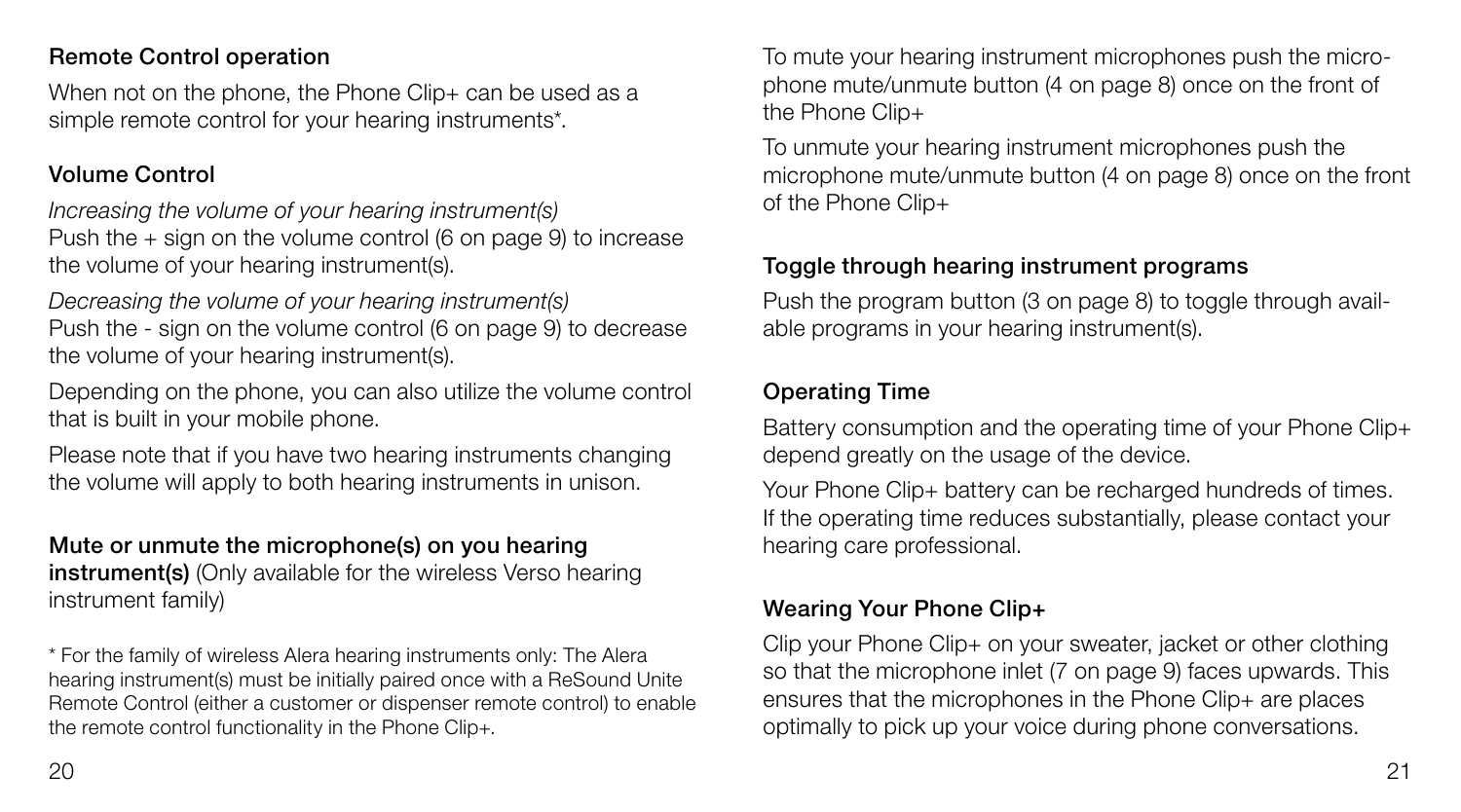The Phone Clip+ has a swivel clip to ensure that you can always place it so that the microphone inlet faces upwards towards the mouth.

For optimal voice pickup keep the device within a range of 10- 30cm from your mouth.

#### Light indicators (LED)

The Light indicator at the top of your Phone Clip+ serves as a multipurpose user interface, providing information on the status of your device.

| <b>Blinks</b> | Meaning                                         |
|---------------|-------------------------------------------------|
|               | Normal operation                                |
|               | <b>Battery low</b>                              |
|               | Charging                                        |
| <u>a sa T</u> | Fully charged -still con-<br>nected to charger  |
|               | Ready for pairing with<br>hearing instrument(s) |
|               | Ready for pairing with<br>Bluetooth device      |
|               | Bluetooth call active                           |

#### Introduction to Bluetooth

What is Bluetooth?

Bluetooth provides a way for devices like mobile phones to communicate wirelessly.

First, check whether the phone you wish to use offers Bluetooth connectivity. Look for the following symbol on the device or its user guide.



Second, the range of possible applications on a Bluetooth-enabled device is defined by "profiles". The device you wish to use with your Phone Clip+ must support the appropriate Bluetooth profiles.

To receive or place phone calls your mobile phone must support either the "handsfree" or the "headset" profile. Many, but not all mobile phones support these Bluetooth profiles. Look for this information in your mobile phone user guide.

#### Bluetooth Operating Range In free air, your Phone Clip+ supports Bluetooth operation up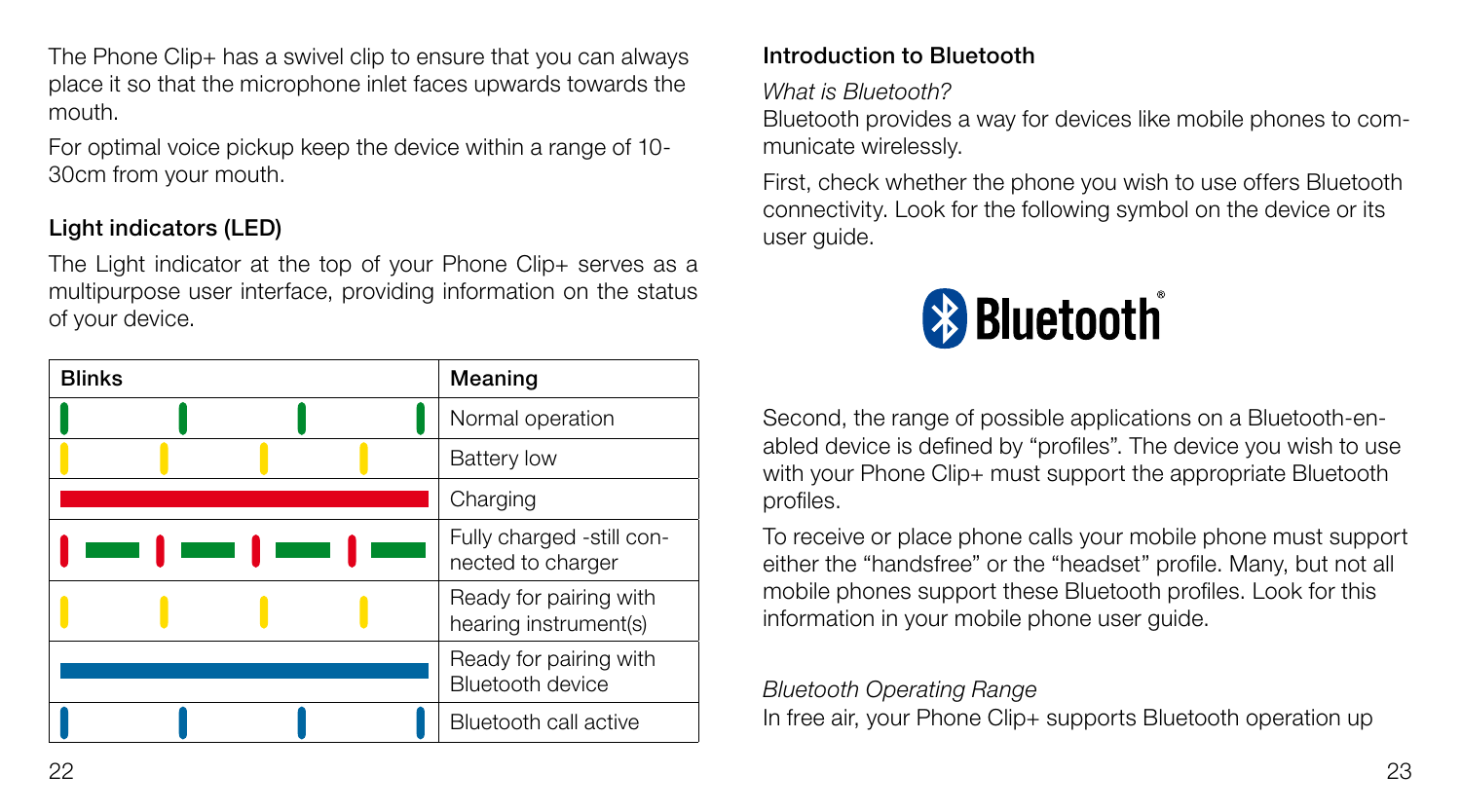to a range of approximately 10 meters. Line-of-sight between the devices is not required. However, the following factors may affect the maximum range:

- Interference in the environment
- The mobile phone which you are connecting to may support a more limited range than the 10 meters supported by the Phone Clip+

If your mobile phone moves out of range, the connection will be terminated. If the device is then moved again within the range, the Phone Clip+ will attempt to re-establish connection. Whether it achieves to do so will depend on delay since the link was broken and on the mobile phone properties.

# Important Information  $\frac{1}{1}$

Maintenance and Care

- Clean the ReSound Unite Phone Clip+ using a damp cloth. Never use household cleaning products (washing powder, soap etc…) or alcohol to clean the device
- When ReSound Unite Phone Clip+ is not in use, turn it OFF and store it safely
- **Protect ReSound Unite Phone Clip+ from excessive moisture** (bathing, swimming) and heat (radiator, car dashboard). Protect it from excessive shock and vibration.
- Protect the microphone and charger inlets from debris and dirt. If necessary, use the cleaning brush provided with your hearing instruments to clean these areas.

General warnings  $\triangle$ 

- Keep this device out of reach of children
- ReSound Unite Phone Clip+ uses low-powered digitally coded transmissions in order to communicate with other wireless devices. Although unlikely, nearby electronic devices may be affected. In that case, move the ReSound Unite Phone Clip+ away from the affected electronic device.
- $24$ • When using ReSound Unite Phone Clip+ and the device is affected by electromagnetic interference, move away from the source.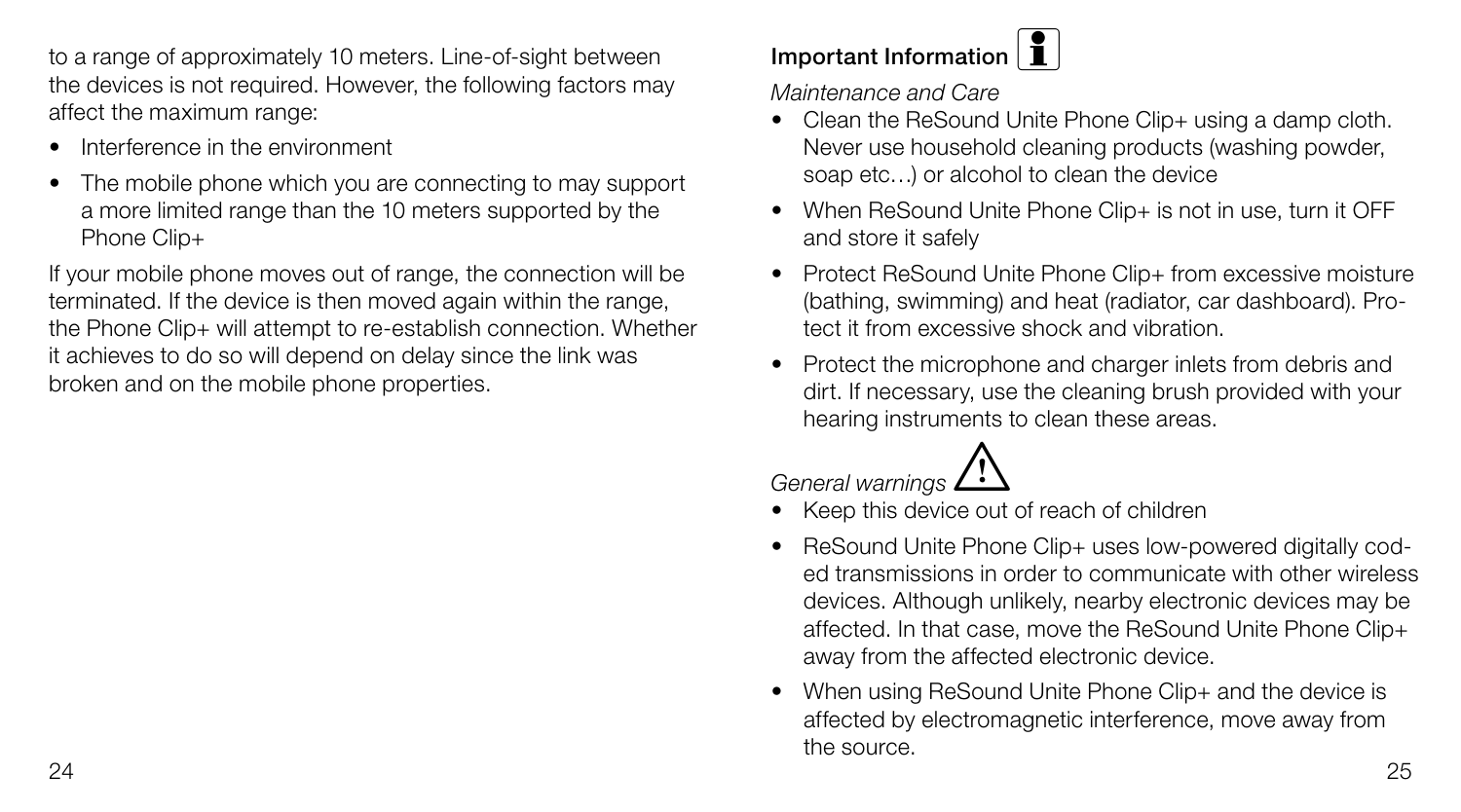- Avoid exposing your product to rain, moisture or other liquids to protect against damage to the product or injury to you.
- Keep the product and any cords and cables away from operating machinery.
- If the product overheats, if the product has been dropped or damaged, if the product has a damaged cord or plug, or if the product has been dropped in a liquid, discontinue use and contact your hearing care professional.
- Dispose of the product according to local standards and regulations.
- Do not use in areas where there are explosive hazards.

#### Ignition of flammable atmospheres

Do not use the product in environments where there is a danger of ignition of flammable gasses.

General Precautions

- General Precautions **(1)**<br>• Do not use this device in locations where it is forbidden to use electronic devices.
- X-ray radiation (e.g. CT scans, MRI scans) may adversely affect the correct functioning of this device. We recommend that you switch the device OFF before undergoing X-ray procedures and keep it outside the room.
- High-powered electronic equipment, larger electronic installations and metallic structures may impair and significantly reduce the operating range.
- If the hearing instruments do not respond to the device because of an unusual field disturbance, move away from the disturbing field.
- Your hearing instruments and this device were given a unique communication code during the fitting. This ensures that the device will not affect hearing instruments worn by others.
- Do not make any changes or modifications to this device.
- Opening the ReSound Unite Phone Clip+ might damage it. If problems occur which cannot be resolved, consult your hearing care professional.
- ReSound Unite Phone Clip+ may only be repaired by an authorized service center.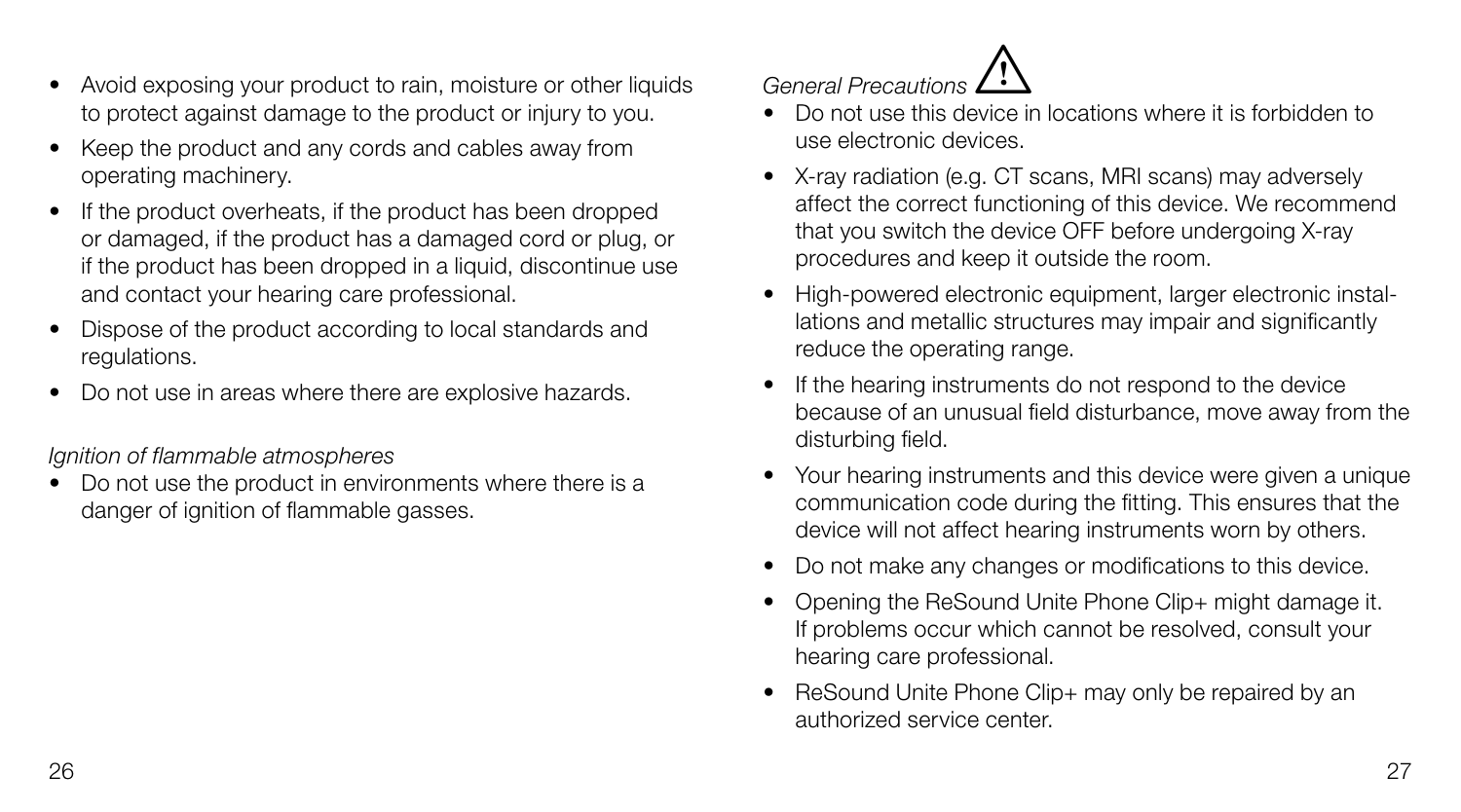- Do not use Phone Clip+ in areas where RF transmission is prohibited, e.g. air planes etc.
- Do only connect Phone Clip+ to connections which it is explicitly intended for.

# BUILT-IN BATTERY CARE:  $\boxed{\overset{\bullet}{\blacksquare}}$  Please observe the following<br>if the product contains a battery

- Your product is powered by a rechargeable battery.
- The full performance of a new battery is achieved only after two or three complete charge and discharge cycles.
- The battery can be charged and discharged hundreds of times, but will eventually wear out.
- Unplug the charger from the electrical plug and the product when not in use.
- If left unused, a fully charged battery will lose its charge over time.
- Leaving the product in hot places, such as in a closed car in the summer conditions, will reduce the capacity and lifetime of the battery.
- A product with a cold battery may not work temporarily, even when the battery is fully charged. Battery performance is particularly limited in temperatures well below freezing.

# Battery warning!

- Battery warning!<br>• "Caution" The battery used in this product may present a risk of fire or chemical burn if mistreated.
- Do not attempt to open the product or replace the battery. It is built-in and not changeable. Use of other batteries may present a risk of fire or explosion and the warranty will be terminated.
- The battery in your product can not be removed or replaced by the user. Any attempt to do so is risky and may result in damage of the product.
- Only recharge the ReSound Unite Phone Clip+ only with a power supply unit that has been supplied together with the product.
- Dispose of batteries according to local regulations. Please recycle when possible.
- Do not dispose the battery as household waste or in a fire as it may explode.
- Batteries may explode if damaged.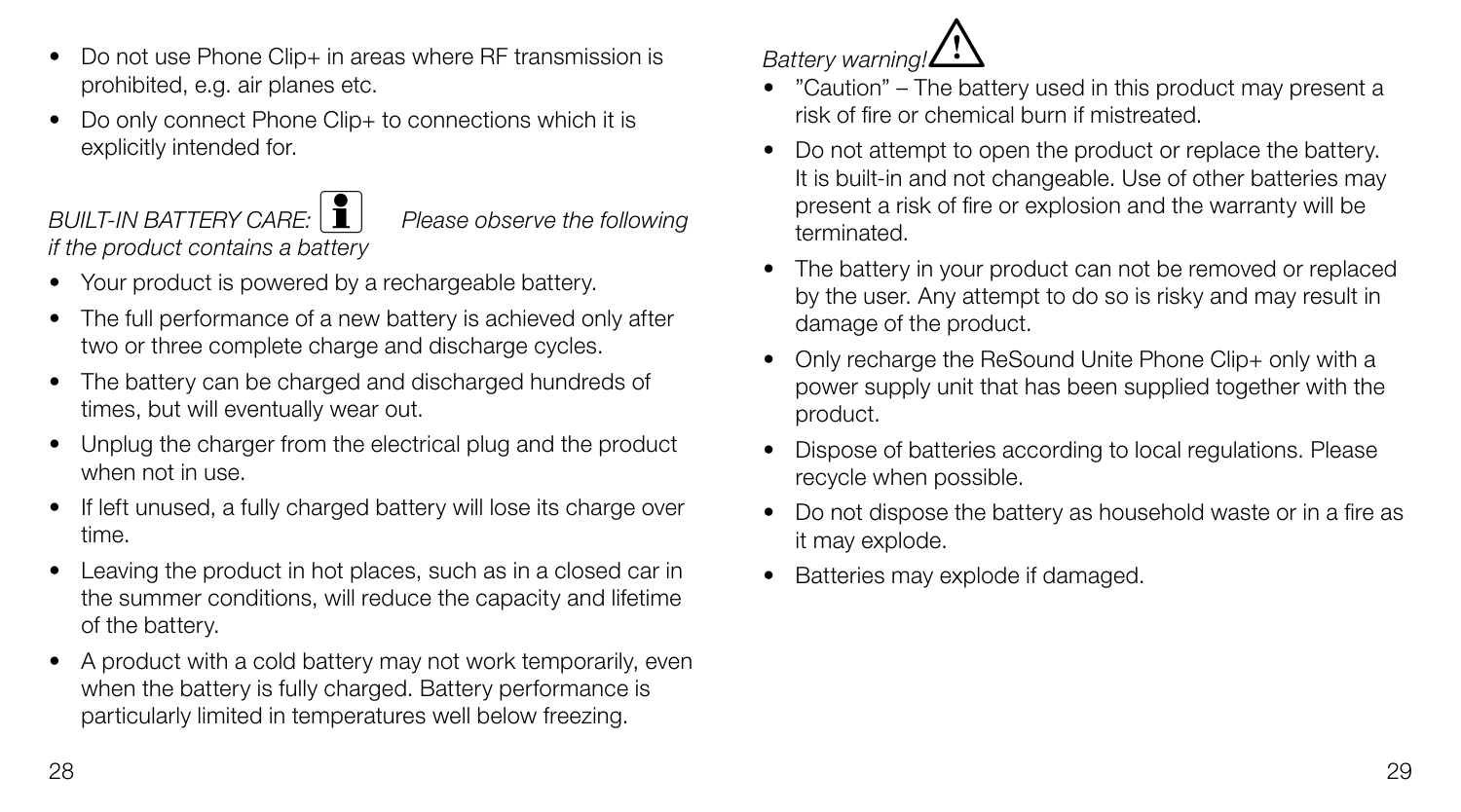CHARGER CARE:  $\parallel \bullet \parallel$  Please observe the following if the

product is supplied with a charger

- Do not attempt to charge your product with anything other than the AC adapter provided. The use of any other types may damage or destroy the product and could be dangerous. Use of other chargers may invalidate any approval or warranty.
- For availability of approved enhancements, please check with your hearing care professional.
- Charge the product according to the instructions supplied with the product.

Charger warning!

- Charger warning!  $\bigwedge_{i=1}^n$  and the power cord or any enhancement, grasp and pull the plug, not the cord.
- Never use a charger that is damaged.
- Do not attempt to disassemble the charger as it may expose you to dangerous electric shock.
- Incorrect reassembly can cause electric shock or fire when the product is subsequently used.
- Avoid charging your product in extremely high or low temperatures and do not use the charger outdoors or in damp areas.

Do not charge the ReSound Unite Phone Clip+ while it is on your body.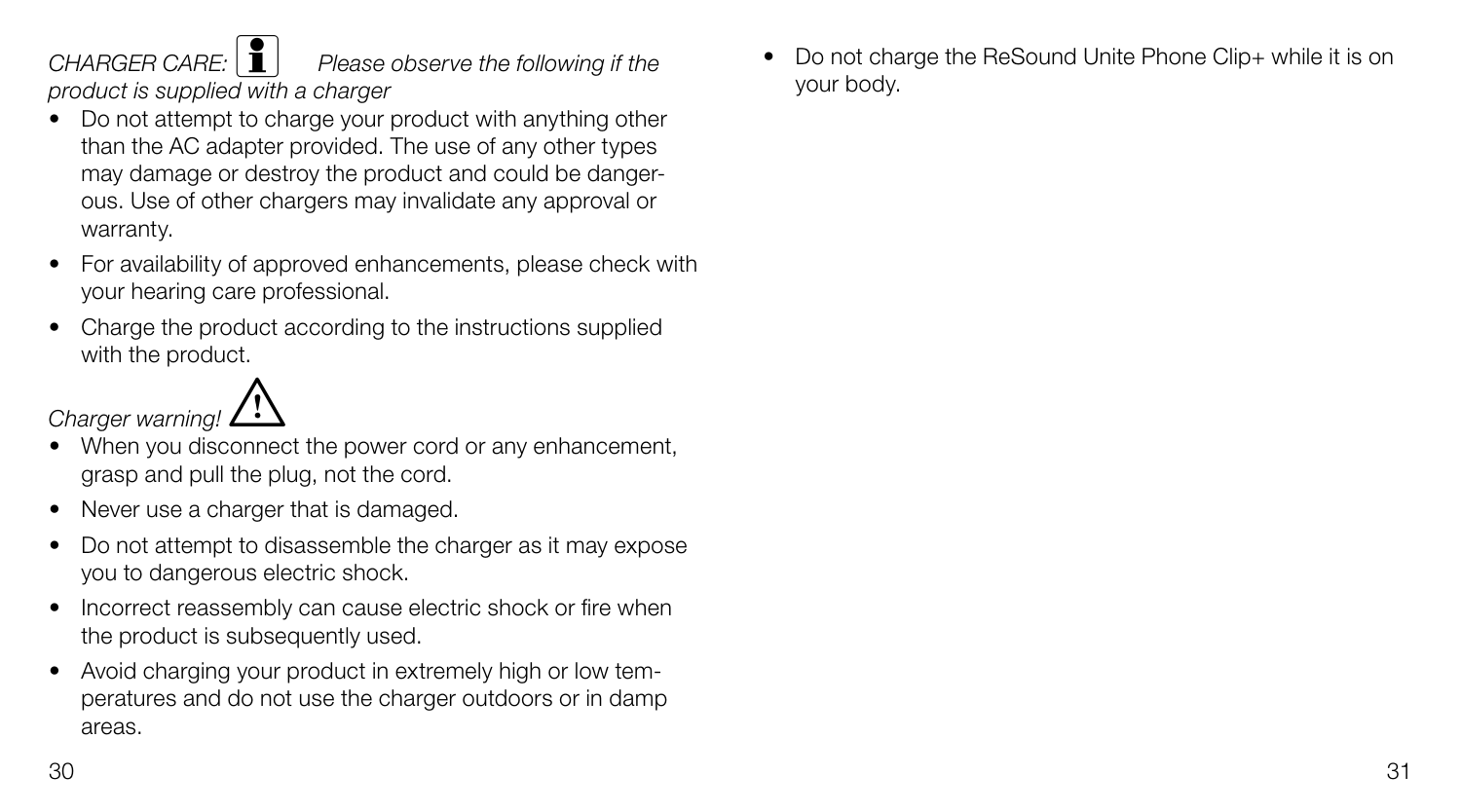#### Technical specifications

| Operating range:       | up to $3m$           |
|------------------------|----------------------|
| Wireless:              | $2.4$ GHz            |
| Operating temperature: | 0 to 45 $^{\circ}$ C |
| Charging temperature:  | 0 to 45 $^{\circ}$ C |
| Storage temperature:   | $-20$ to 45 °C       |
|                        |                      |

#### Temperature test, transport and storage information

The product is subject to various tests in temperature and damp heating cycling between -25 °C and +70 °C according to internal and industry standards.

#### Warranty

The ReSound Unite Phone Clip+ is covered by a limited warranty issued by the manufacturer for a period of 12 months from the day of the original purchase. Please notice that extended warranties may apply in your country. Please contact your local Hearing Care Professional for more information.

#### What is covered by this warranty?

Any electrical component, that because of workmanship, manufacturing or design defects fails to function properly under normal use during life of this warranty will be replaced or repaired at no charge for parts or labour when returned to the point of purchase.

If it is determined that repair is not feasible, the entire unit may be replaced with an equivalent unit upon mutual agreement of the Hearing Care Professional and the customer.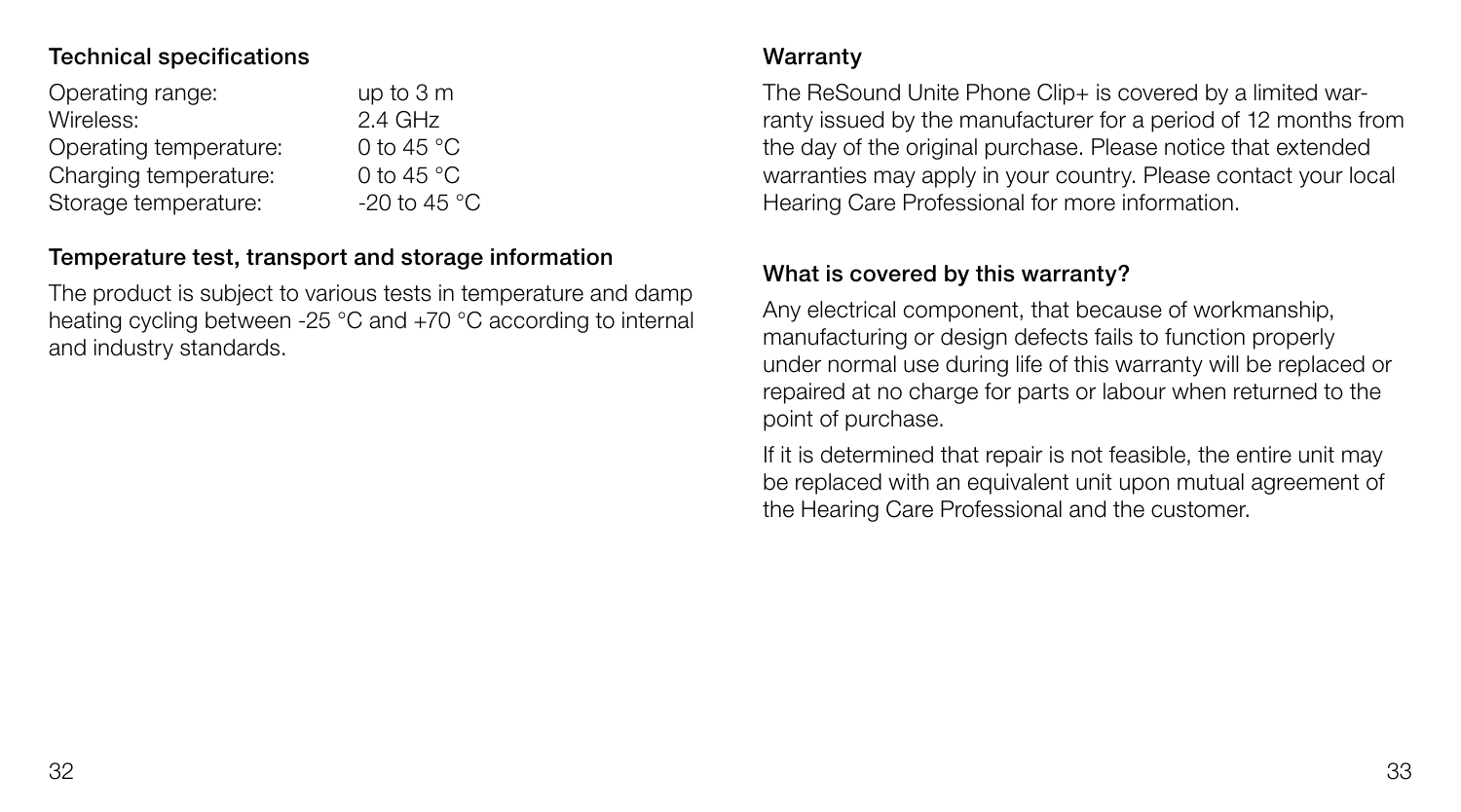#### What is not covered by this warranty?

Problems arising from improper handling or care, excessive use, accidents, repairs made by an unauthorized party, exposure to corrosive conditions or damage due to foreign objects entering the device are NOT covered by the limited warranty and may void it. The above warranty does not aff ect any legal rights that you might have under applicable national legislation governing sale of consumer products. Your Hearing Care Professional may have issued a warranty that goes beyond the clauses of this limited warranty. Please consult your Hearing Care Professional for further information.

Serial number:

Date of purchase: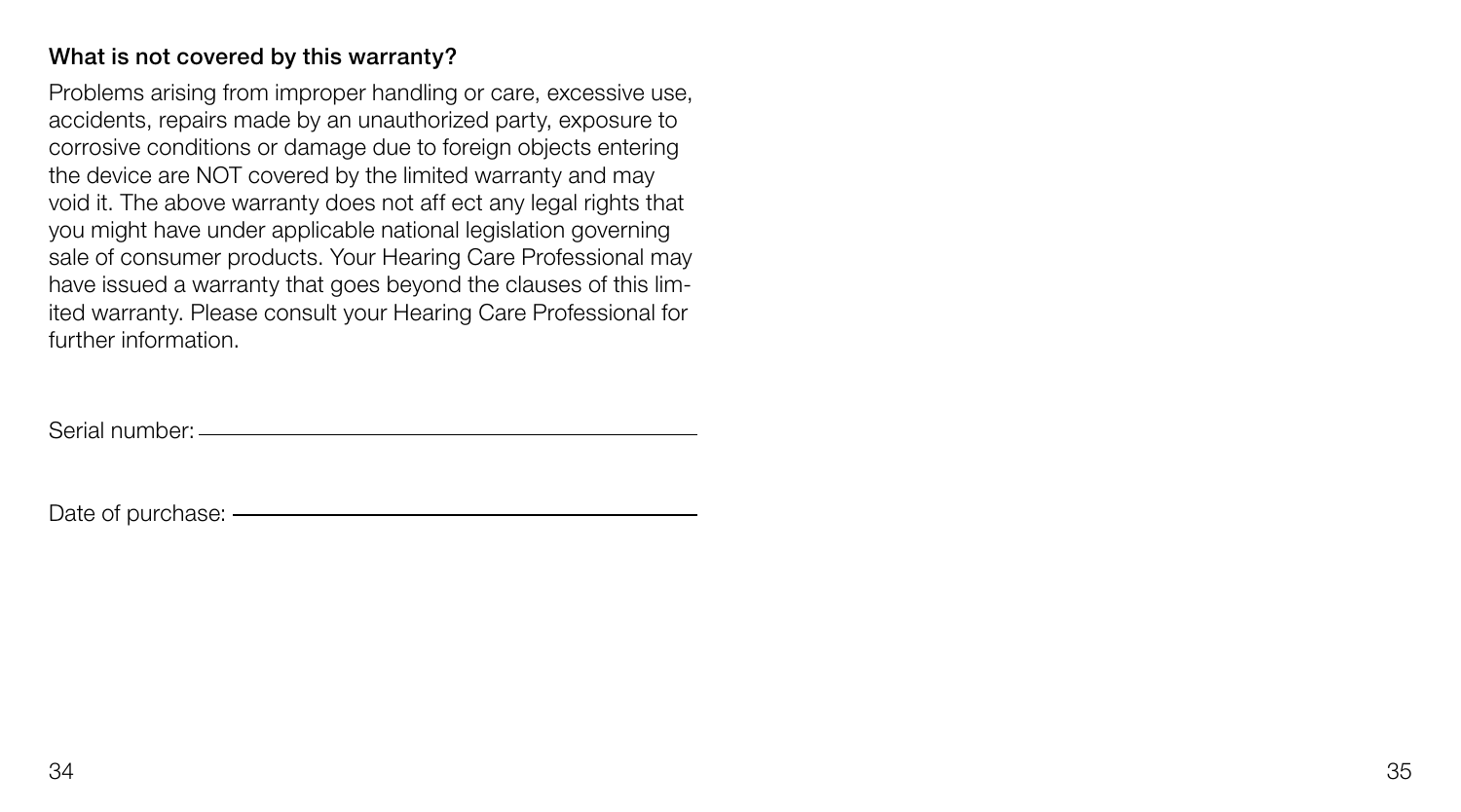## TROUBLESHOOTING GUIDE

| <b>SYMPTOM</b>                                                                                                            | <b>CAUSE</b>                                                                                | <b>POSSIBLE REMEDY</b>                                                                                                                                                                |
|---------------------------------------------------------------------------------------------------------------------------|---------------------------------------------------------------------------------------------|---------------------------------------------------------------------------------------------------------------------------------------------------------------------------------------|
| The Phone Clip+ does not<br>respond to any (long or short)<br>presses on the call pick-up/<br>hang-up button              | The battery in the Phone<br>Clip+ is depleted                                               | Charge the battery                                                                                                                                                                    |
| The pairing button on the<br>Phone Clip+ is pressed but<br>no pairing melody is played in<br>the hearing instrument after | The Phone Clip+ and hearing<br>instrument are not within<br>wireless range                  | Assure that Phone Clip+ and hearing instruments are within<br>wireless range, and repeat pairing process                                                                              |
| the battery doors have been<br>closed                                                                                     | The Phone Clip+ and hearing<br>instrument have not been si-<br>multaneously in pairing mode | Repeat pairing process, and assure that the battery doors on<br>both hearing instruments are closed within 20 seconds after<br>the pairing button has been pressed on the Phone Clip+ |
| The Phone Clip+ cannot be<br>found by the mobile phone<br>when searching for it in the<br><b>Bluetooth menu</b>           | The Phone Clip+ and mobil<br>phone are not within wireless<br>range                         | Assure that Phone Clip+ and mobile phone are within wire-<br>less range, and repeat Bluetooth pairing process                                                                         |
|                                                                                                                           | The Phone Clip+ is not in<br>Bluetooth pairing mode                                         | The Phone Clip+ is only in Bluetooth pairing mode for 120<br>seconds after having been activated. Repeat the Bluetooth<br>pairing process                                             |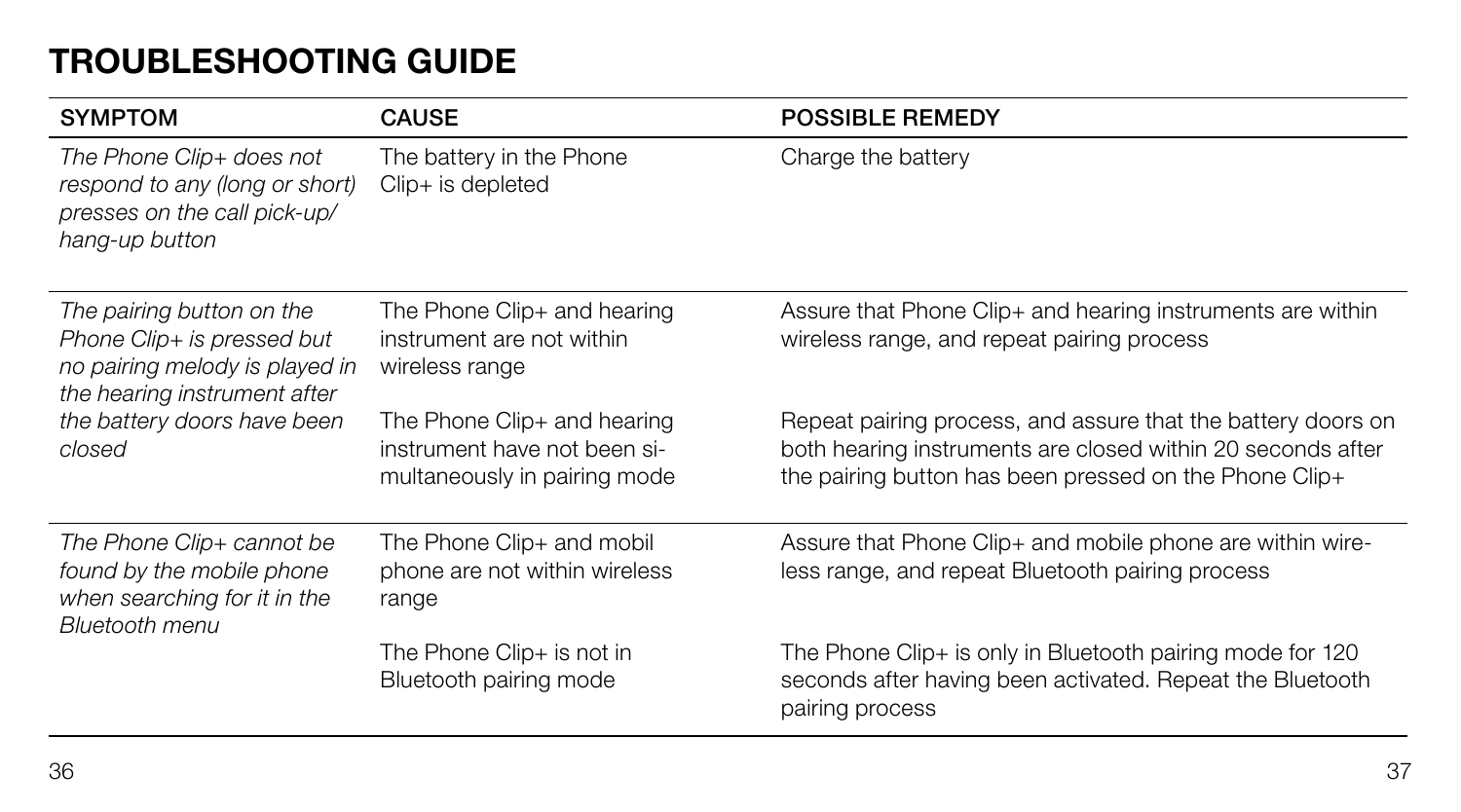# TROUBLESHOOTING GUIDE

| <b>SYMPTOM</b>                                                | <b>CAUSE</b>                                                                                             | <b>POSSIBLE REMEDY</b>                                                                                                                                 |
|---------------------------------------------------------------|----------------------------------------------------------------------------------------------------------|--------------------------------------------------------------------------------------------------------------------------------------------------------|
| The Bluetooth pairing failed                                  | The Phone Clip+ left Blue-<br>tooth pairing mode before<br>mobile phone completed the<br>pairing session | Repeat the Bluetooth pairing process, and assure that the<br>process is completed within 120 seconds after having been<br>activated in the Phone Clip+ |
|                                                               | The wrong 4-digit PIN code<br>has been entered                                                           | Repeat the Bluetooth pairing process and if a PIN code is<br>requested, enter 0000 (four zeros)                                                        |
| The mobile phone is ringing<br>but the light indicator on the | The Phone Clip+ is powered<br>off                                                                        | Power on the Phone Clip+                                                                                                                               |
| Phone Clip+ does not flash,                                   |                                                                                                          | Perform the Bluetooth pairing process and make a Bluetooth                                                                                             |
| and no ringing tones will<br>sound in the hearing instru-     | The Phone Clip+ and mobile<br>phone have not been paired                                                 | connection between the Phone Clip+ and the mobile phone                                                                                                |
| ments                                                         |                                                                                                          | Assure that Bluetooth is enabled in the mobile phone and                                                                                               |
|                                                               | The Bluetooth connection                                                                                 | make a Bluetooth connection between the Phone Clip+ and                                                                                                |
|                                                               | between the Phone Clip+<br>and the mobile phone is lost                                                  | the mobile phone again, e.g. by pressing the multifunction<br>button briefly on the Phone Clip+.                                                       |
|                                                               |                                                                                                          | As for any details of the Bluetooth operation of the mobile<br>phone, please refer to its user guide                                                   |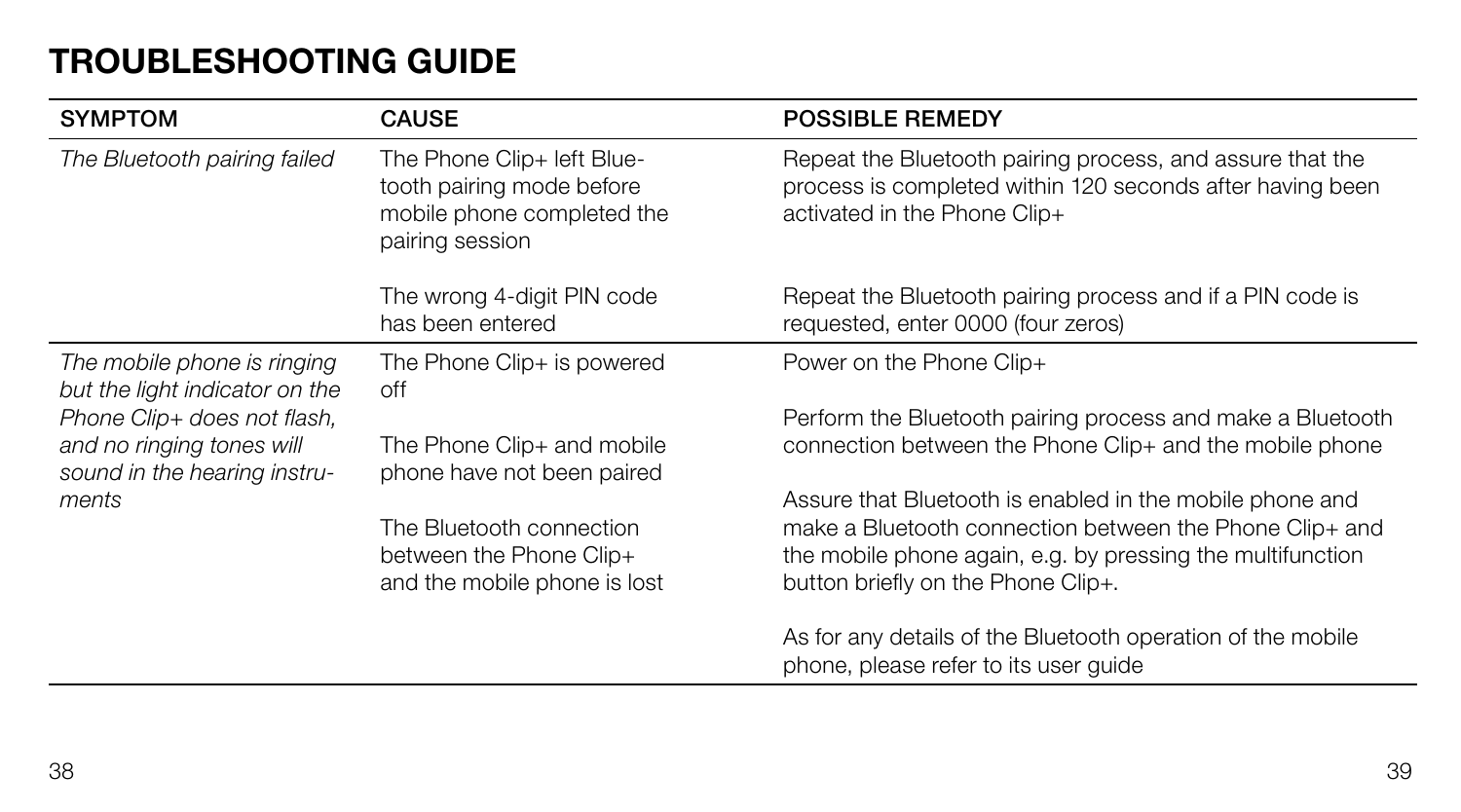## TROUBLESHOOTING GUIDE

| <b>SYMPTOM</b>                                                                                                                 | <b>CAUSE</b>                                                                                                | <b>POSSIBLE REMEDY</b>                                                                                                                                                                                                                                                         |
|--------------------------------------------------------------------------------------------------------------------------------|-------------------------------------------------------------------------------------------------------------|--------------------------------------------------------------------------------------------------------------------------------------------------------------------------------------------------------------------------------------------------------------------------------|
| The mobile phone is ringing<br>and the light indicator on the<br>Phone Clip+ does flash, but<br>no ringing tones will sound in | The Phone Clip+ and hearing<br>instruments are not within<br>wireless range                                 | Assure that Phone Clip+ and hearing instruments are within<br>wireless range                                                                                                                                                                                                   |
| one or both hearing instru-<br>ments                                                                                           | The battery in the hearing in-<br>struments is so depleted that<br>it no longer supports audio<br>streaming | Replace the battery in the hearing instrument with a new one                                                                                                                                                                                                                   |
| The remote user does not<br>hear my voice clearly                                                                              | The Phone Clip+ microphone<br>does not pick up your voice<br>correctly                                      | Assure that the Phone Clip+ microphone is kept close to<br>your mouth, and that the Phone Clip+ does not rub against<br>any clothing during the call                                                                                                                           |
| The sound from the hearing<br>instruments is either to low or<br>too high                                                      | The audio input level is not<br>suitable for listening                                                      | Adjust the volume on the mobile phone until the sound is<br>suitable, or adjust the volume using the "+" and "-" keys on<br>the Phone Clip+ until the sound is suitable.<br>Alternatively (option), use the "+" and "-" keys on the Remote<br>Control for doing this operation |
| There is no sound in the<br>hearing instruments although<br>being in the phone program                                         | The Phone Clip+ and hearing<br>instruments are not within<br>wireless range                                 | Assure that Phone Clip+ and hearing instruments are within<br>wireless range                                                                                                                                                                                                   |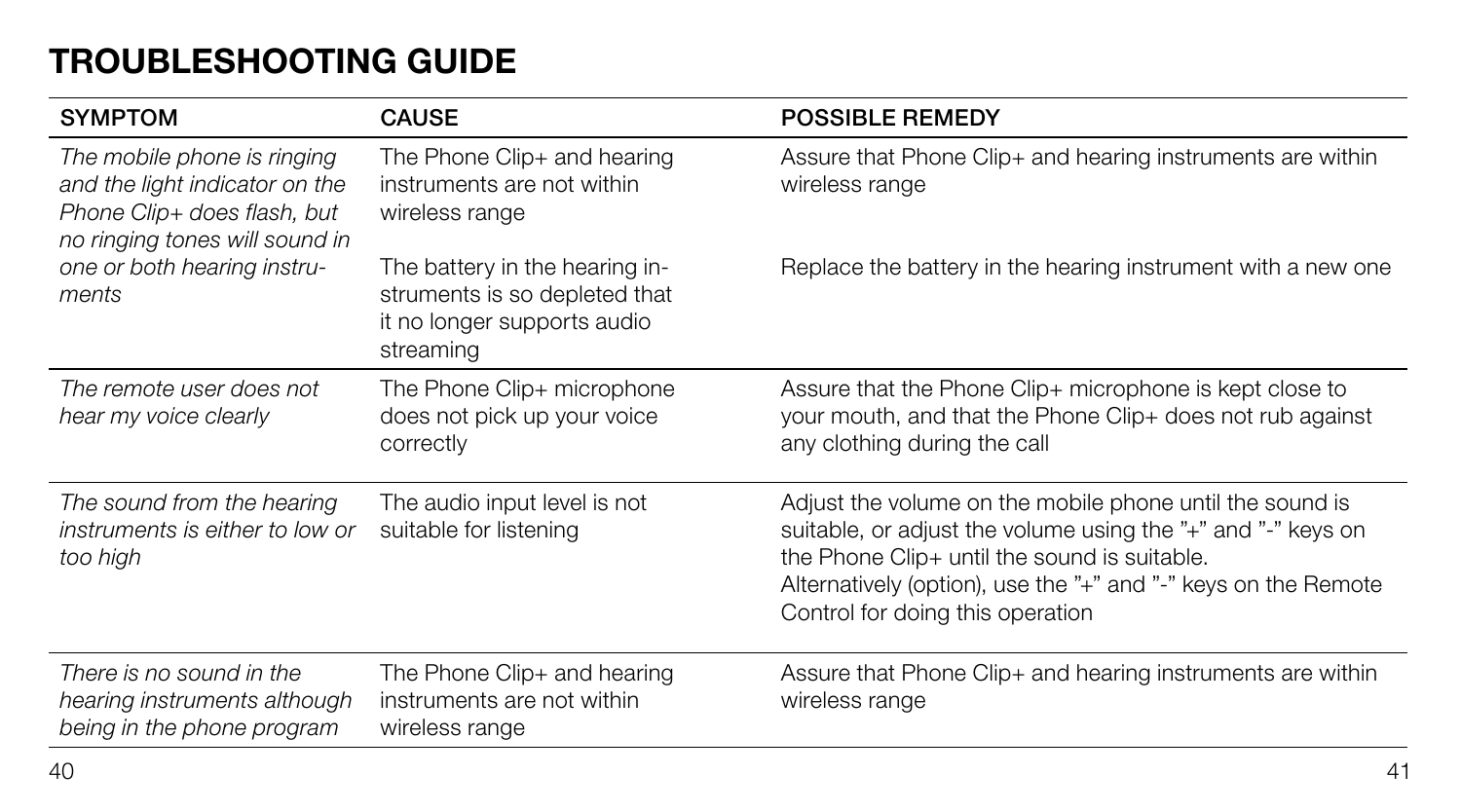Be aware of information marked with the warning symbol



**WARNING** points out a situation that could lead to serious injuries.

CAUTION indicates a situation that could lead to minor and moderate injuries



Advice and tips on how to handle your ReSound Unite accessory better.



Equipment includes RF transmitter



roduct is a Type B applied part

i "Made for iPhone" means that an electronic accessory has been designed to connect specifically to iPhone and has been certified by the developer to meet Apple performance standards. Apple is not responsible for the operation of this device or its compliance with safety and regulatory standards. Please note that the use of this accessory with iPhone may affect wireless performance.



Please ask your local hearing care professional concerning disposal of your ReSound Unite accessory

 $C \in \mathbb{C}$ 

Any issues relating to the EU Medical Device Directive 93/42/EEC and R&TTE Directive 1999/5/EEC should be directed to GN Hearing A/S, Lautrupbjerg 7, DK 2750 Ballerup, Denmark